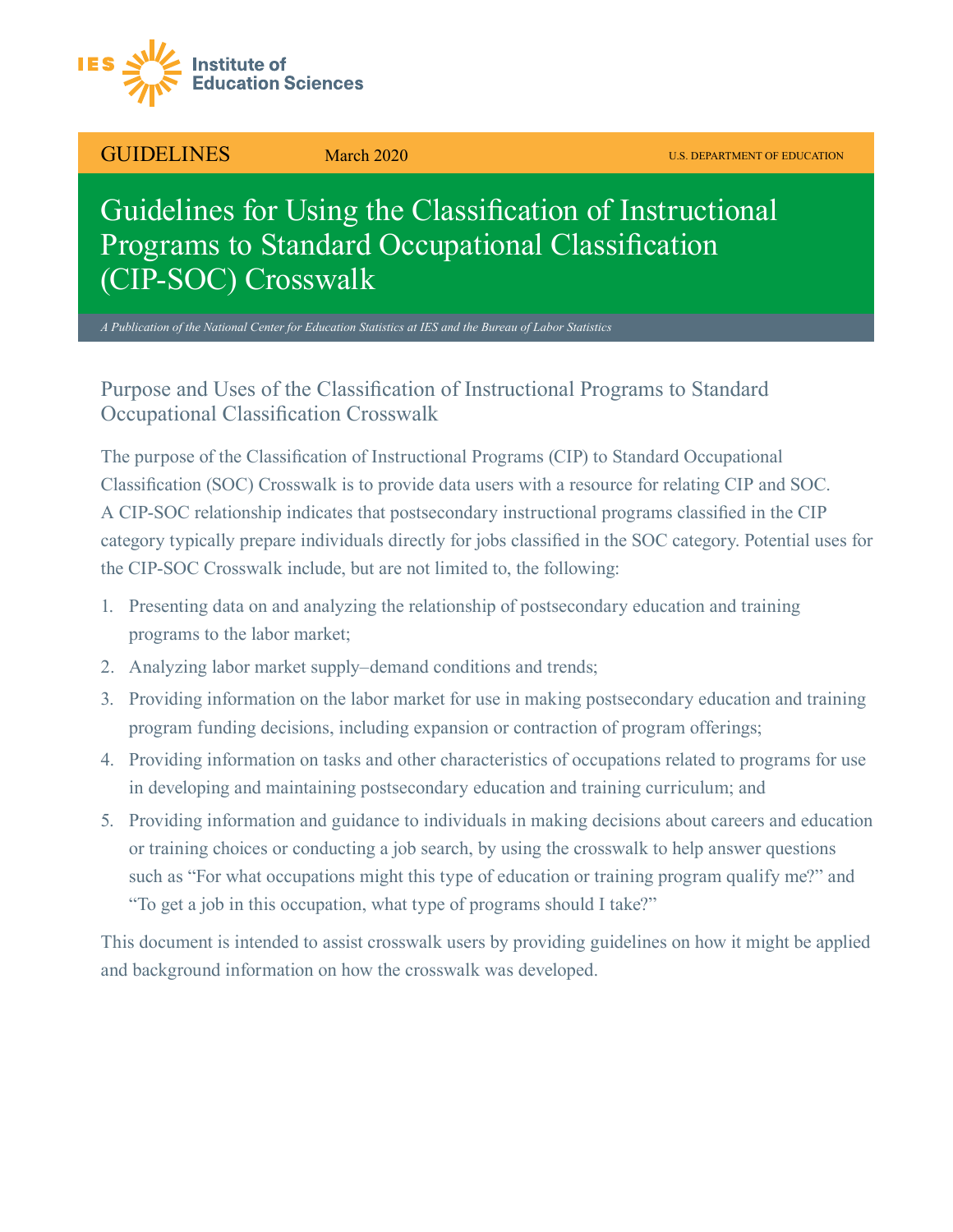The CIP-SOC Crosswalk is an important tool in relating data about postsecondary instructional programs to data about occupations and the labor market. The CIP-SOC Crosswalk is qualitative, meaning that it is descriptive and conceptual and not necessarily statistically quantifiable. The crosswalk is intended to represent the theoretical possibilities for relationships between degree programs and their content and occupations and their knowledge and skill requirements. It is not a record of the occupational outcomes of postsecondary instructional program completers.

### *What does a CIP-SOC mapping mean?*

A CIP-SOC mapping indicates that programs in the CIP category provide knowledge and skills that are directly applicable to performance in jobs in the SOC occupation. The programs typically satisfy the educational requirements for entry and advancement and/or prepare individuals to meet licensure or certification requirements to work in the occupation.

#### *What does a CIP-SOC mapping NOT mean?*

A CIP-SOC mapping does not indicate that anyone who has completed an instructional program in the CIP category is qualified for every job in the related SOC occupation. There are two primary reasons for this. First, these mappings are specific to the educational component of work in an occupation. They do not account for related work experience or other prerequisites that some jobs may demand. Second, in that the CIP and/or SOC category may be broad, the mapping may apply to only a segment of the occupation.

Additionally, a CIP-SOC mapping does not necessarily mean that completion of the instructional program is required to work in the occupation. Some occupations may not require any postsecondary education, but a CIP program may still be matched to an occupation if the CIP program provides knowledge and skills that are directly related to the occupation. For example, SOC code 47-2022 Stonemasons, an occupation that generally requires only a high school diploma for entry, is mapped to CIP code 46.0101 Mason/Masonry.

# *Level of education*

In using the crosswalk, users should consider the level of education required for entry into the occupation. Programs classified in a CIP category may be offered at various levels of postsecondary education (e.g., associate's, bachelor's, or graduate level). It may not be appropriate, for example, to consider the number of completers of associate's programs as a supply to occupations where a bachelor's or higher degree is required. General information on the typical education and training needed for entry into occupations is available from the Bureau of Labor Statistics (BLS) Employment Projections program. BLS also provides data on the educational attainment distribution of workers by occupation, using data from the U.S. Census Bureau's American Community Survey.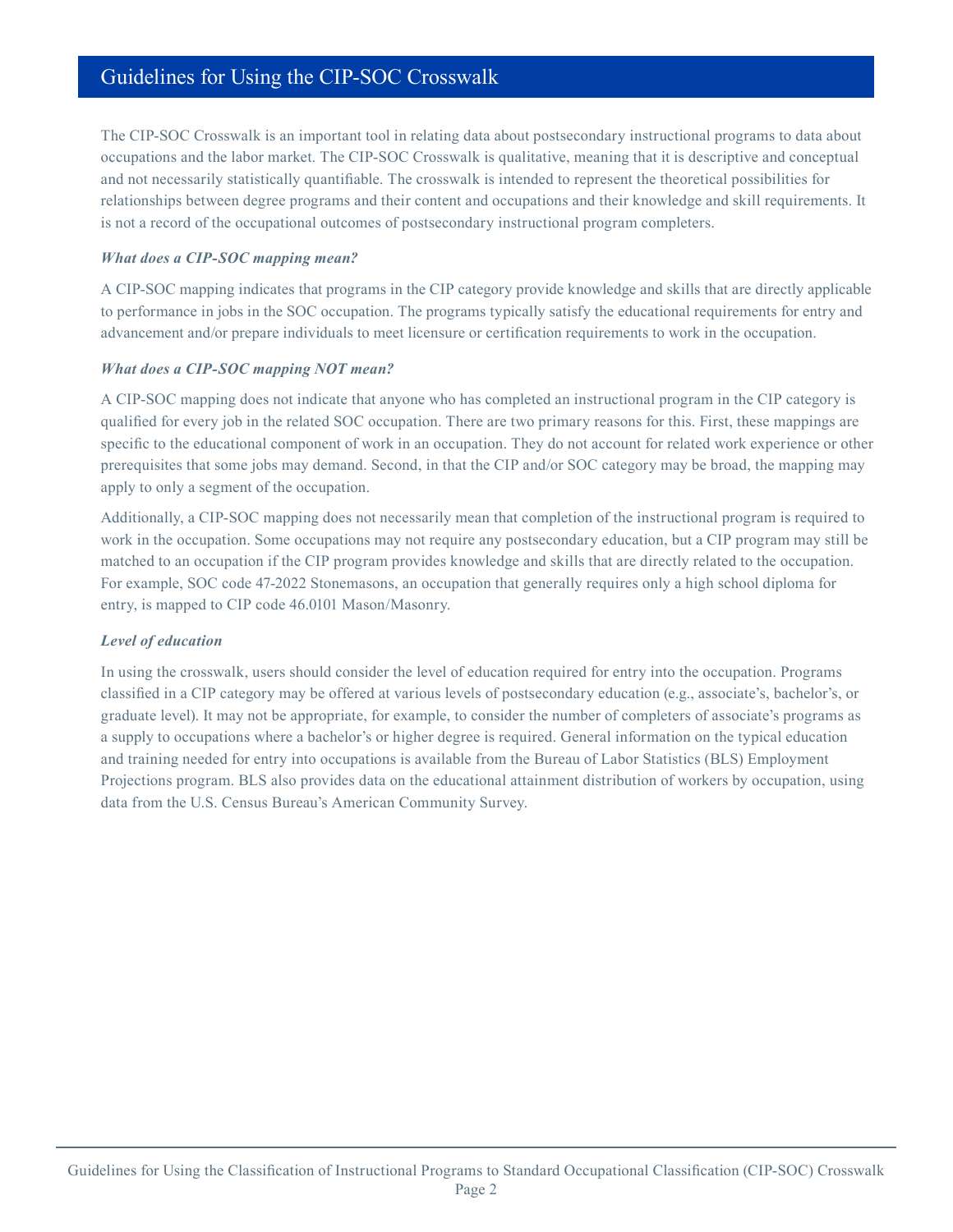# How the National Center for Education Statistics and the Bureau of Labor Statistics Developed the 2020 CIP-SOC Crosswalk

The National Center for Education Statistics (NCES) and BLS worked together to prepare the 2020 crosswalk. The process began with using the existing crosswalk between the 2010 editions of CIP and SOC and the crosswalks between the 2010 and 2020 CIP and between the 2010 and 2018 SOC. Initially, each agency worked internally to create a draft of the updated crosswalk according to the guiding principles presented below. The mappings were developed based on the expert knowledge of staff within each agency and qualitative research using publicly available information. NCES put special emphasis on mapping new or changed CIP codes, and BLS put special emphasis on mapping new or changed SOC codes. These initial proposals were then compared, and differences in recommendations were resolved by a series of conference calls.

# *Guiding principles for mapping CIP and SOC codes*

In developing the crosswalk, NCES and BLS agreed on the following guiding principles.

A CIP-SOC relationship must indicate a "direct" relationship; that is, programs in the CIP category provide knowledge and skills that are directly applicable to performance in jobs in the SOC occupation. The programs satisfy the educational requirements for entry and advancement and/or prepare individuals to meet licensure or certification requirements to work in the occupation.

It is possible that there may be no direct correspondence between a CIP code and a SOC code. This may occur because the occupation does not require any postsecondary education, because the CIP program is not career related, or because an insufficient number of institutions offer the program to justify having a CIP code.

Relationships between CIP and SOC may be one-to-one, one-to-many, many-to-one, or many-to-many. This is in part because the CIP codes describe instructional programs that will often provide training that can be applied to multiple occupations.

# *Treatment of certain SOC and CIP categories*

NCES and BLS also agreed on the following treatment of certain SOC and CIP categories.

- **CIP general program codes.** CIP contains general program codes, identified by use of the modifier "General" in the CIP title, such as CIP code 01.0101 Agricultural Business and Management, General. Programs within these CIP codes provide general instruction covering a range of topics within the two-digit CIP series, in contrast to more specialized instruction in programs classified in other detailed CIP codes. If the description for a general CIP code includes content preparing an individual to enter a SOC occupation, the CIP code should be identified as related to that SOC occupation. Note that the same SOC occupation may also be mapped to CIP codes for specialized programs.
- **CIP "other" program codes.** CIP contains "other" program codes. At the detailed CIP level, these are codes ending in "99" (code format XX.XX99 or XX.9999) and the title ends in "Other." These codes are intended to include specialized programs that are not classified into other detailed six-digit CIP codes in the same group. For example, CIP code 03.0199 Natural Resources Conservation and Research, Other includes programs that provide specialized instruction in Natural Resources Conservation and Research, but are not properly classified in the two detailed sixdigit CIP codes in this group: CIP codes 03.0103 Environmental Studies and 03.0104 Environmental Science.

Where the scope of the group containing an "other" CIP code is limited, it may be possible to map the CIP code to specific SOC occupations. For example, CIP code 45.0299 Anthropology, Other may be mapped to SOC code 19-3091 Anthropologist and Archeologists, where all other CIP codes in group 45.02 Anthropology are mapped.

Where the scope of the group containing an "other" CIP code is broader, however, it may not be possible to identify SOC codes for which the CIP program provides direct preparation. This is true, in part, because CIP provides little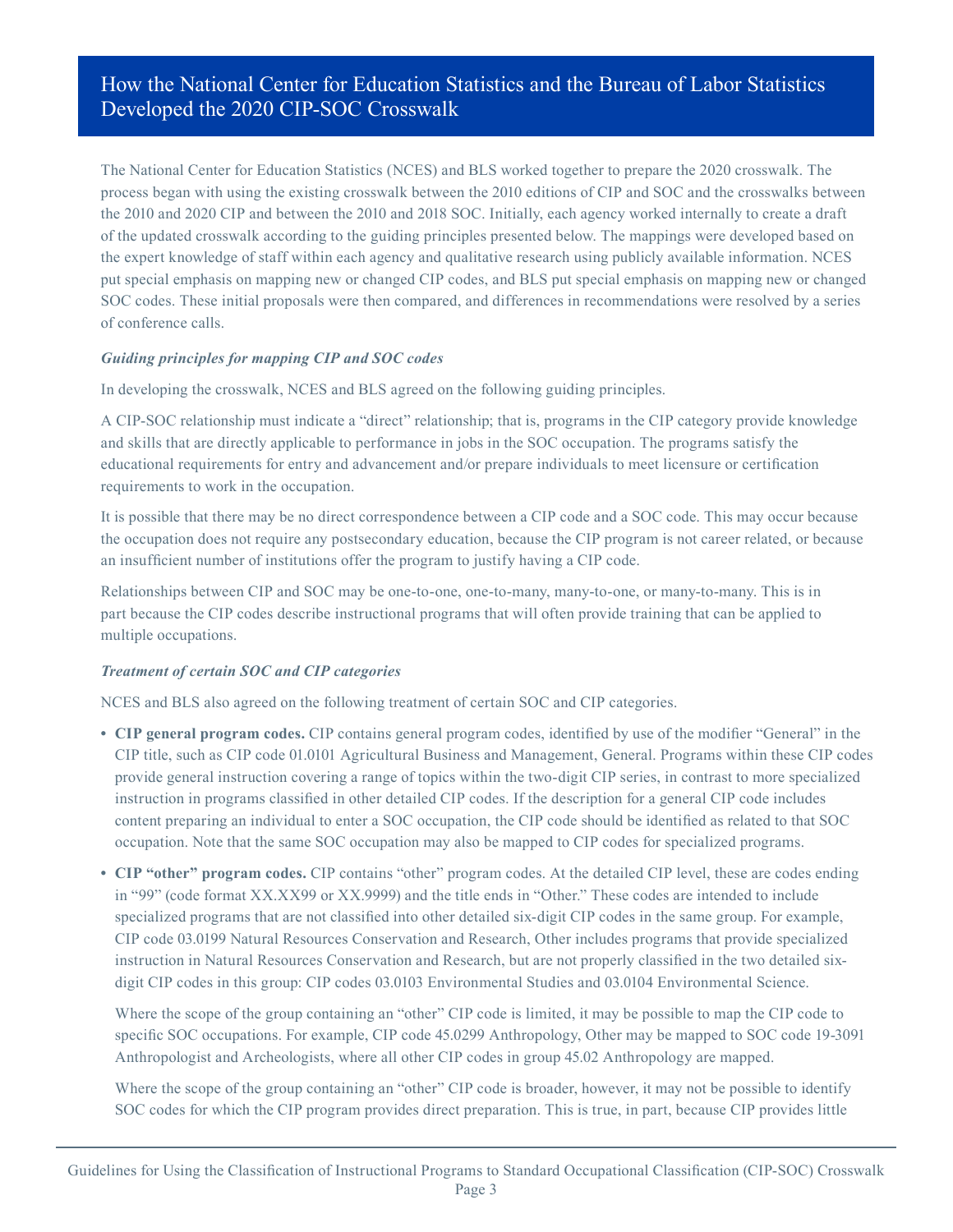or no guidance or information about what specialties are actually classified in the "other" CIP code, and the CIP classification allows for variation by state as to what is classified as "other." An additional factor is that certain residual "other" CIP codes (code format XX.9999) are by design quite wide ranging, and it cannot be assumed that they provide direct preparation for specific SOC occupations. For example, CIP code 11.9999 Computer and Information Sciences and Support Services, Other is very broad, making it impossible to link this code to SOC codes in any meaningful way. For "other" CIP codes where there is not an obvious SOC match, the SOC assignment for these CIP codes is indicated as "no match" and coded as 99.9999.

**• SOC "all other" detailed occupations.** SOC includes "all other" or "residual" detailed occupations, identified by codes ending in "9." These SOC codes include specific occupations that are not properly classified into detailed SOC occupations in the same group. For example, SOC code 17-3019 Drafters, All Other includes specific drafting occupations not classified in SOC code 17-3011 Architectural and Civil Drafters, 17-3012 Electrical and Electronics Drafters, or 17-3013 Mechanical Drafters.

The 2018 SOC provides a Direct Match Title File (DMTF) that is useful in identifying CIP codes for "all other" SOC codes. This file lists associated job titles for detailed SOC occupations. Each of these titles is a direct match to a single SOC occupation, meaning that all workers with a job title listed in the DMTF are classified in only one detailed SOC occupation code. For example, the DMTF lists five titles that are direct matches to SOC code 17-3019 Drafters, All Other: Blueprint Tracer, Drafting Layout Worker, Draughtsman, Geological Drafter, and Marine Drafter. These titles generally may be used to identify related CIP codes for this "all other" SOC.

Because the DMTF is not exhaustive of the job titles that may be classified into the residual, however, matches to "all other" SOC codes should be made only where a good rationale can be provided. Note that it does not automatically follow that a residual CIP code matches a residual SOC code.

### *Identifying CIP-SOC relationships for certain occupational or program groups*

**• Managers.** SOC Major Group 11 (SOC codes 11-XXXX) includes detailed occupations for managers. The SOC definitions for these programs generally contain the terms "plan, direct, or coordinate" to distinguish management tasks. Generally, CIP programs mapped to manager occupations contain these same or similar terms or otherwise indicate that the program provides preparation in management. For example, CIP code 52.0801 Finance, General maps to three managerial occupations: SOC codes 11-1011 Chief Executives, 11-1021 General and Operations Managers, and 11-3031 Financial Managers, because programs in CIP code 52.0801 prepare individuals to "plan, manage, and analyze the financial and monetary aspects and performance of business enterprises, banking institutions, or other organizations."

In some cases, detailed subject-matter knowledge is required for managers, and in these cases CIP programs not specifically tailored for managers are mapped, as well. For example, CIP code 11.0701 Computer Science maps to SOC code 11-3021 Computer and Information Systems Managers.

- **Supervisors.** For SOC occupations in Major Groups 33-0000 through 53-0000, SOC may contain a first-line supervisory SOC occupation relevant to the nonsupervisory occupation. If so, generally the first-line supervisor occupation should be assigned the CIP programs related to the worker occupations under the specific supervisory occupations. For example, programs that map to detailed occupations in Minor Group 47-2000 Construction Trades Workers also generally map to the corresponding supervisory occupation for these workers, SOC code 47-1011 First-Line Supervisors of Construction Trades and Extraction Workers. These supervisory occupations may also map to additional CIP programs.
- **Teachers.** Qualifications to enter teaching occupations vary across jurisdictions, types of schools, and levels of education. For SOC occupations for teachers (Minor Groups 25-1000 through 25-3000), two types of CIP programs were considered: (1) programs that prepare individuals to teach (found in Series 13, Education) and (2) programs that provide instruction in the subject matter taught in the SOC occupation (found throughout CIP in the diverse arts and sciences series).